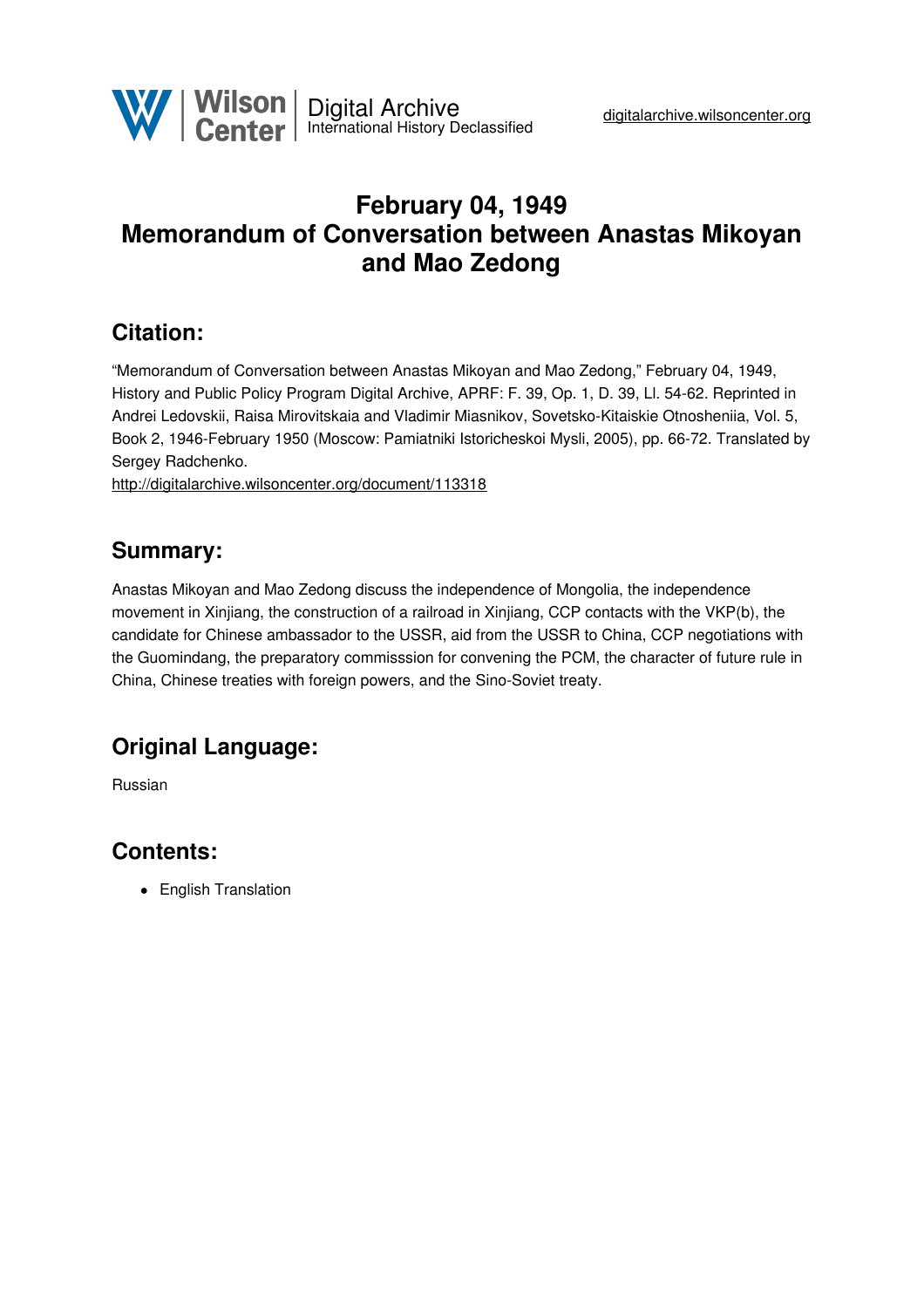On 4 February 1949 another meeting with Mao Zedong took place in the presence of CCP CC Politburo members Zhou Enlai, Liu Shaoqi, Ren Bishi, Zhu De and the interpreter Shi Zhe. From our side Kovalev I[van]. V. and Kovalev E.F. were present.

#### THE NATIONAL QUESTION

I conveyed to Mao Zedong that our CC does not advise the Chinese Com[munist] Party to go overboard in the national question by means of providing independence to national minorities and thereby reducing the territory of the Chinese state in connection with the communists' take-over of power. One should give autonomy and not independence to the national minorities.

Mao Zedong was glad to hear this advice but you could tell by his face that he had no intention of giving independence to anybody whatsoever. Mao Zedong on his initiative asked how we feel about the unification of Outer and Inner Mongolia. I said that we do not support this proposition. Then he asked for our motives in not supporting this unification.

I replied that we do not support it because this unification would lead to the loss of substantial territory for China. Mao Zedong said that he considers that Outer and Inner Mongolia could unite and join the Chinese republic. Of course, this would be possible if the leaders of Outer and Inner Mongolia stood for this. He admits, such a possibility in, say, two years' time, when the power of communists in China strengthens sufficiently and everything achieves the desired normality. Then Outer Mongolia will declare that she seceded from the Chinese state because the Guomindang ruled the state. Now, however, when the communists have the power, Outer Mongolia desires to accede the Chinese state, by joining Inner Mongolia.

I replied that this is impossible because Outer Mongolia has long enjoyed independence. After the victory over Japan, the Chinese state, like the Soviet state, recognized the independence of Outer Mongolia. Outer Mongolia has its own army, its own culture, quickly follows the road of cultural and economic prosperity, she has long understood the taste of independence and will hardly ever voluntarily renounce independence. If it ever unites with Inner Mongolia it will surely be [within an] independent Mongolia.

Then Ren Bishi made a remark that the population of Inner Mongolia is 3 million, and Outer Mongolia—1 million.

The end result was that Mao Zedong laughed and stopped

defending his opinion. THE XINJIANG QUESTION

Since Mao Zedong earlier told me that he wanted to discuss with me the Xinjiang question I asked him what he had in mind. Mao Zedong stated that in the Yili district of Xinjiang, which is subordinate to the Urumqi government, there is a independence movement and that there is a communist party there. I replied that I do not know about the existence of a com[munist] party in the Yili district but I know about the national movement of the local nationalities. This movement was triggered by the incorrect policy of the Chinese government, which does not want to take into account the national specifics of these nationalities, does not present rights of self-rule, does not permit the development of the national culture.

If the nationalities of Xinjiang were given autonomy, the soil for the independence movement would likely remain [sic]. We do not stand for the movement of independence of the Xinjiang nationalities and do not have any claims on Xinjiang territory, considering that Xinjiang is and must be a part of China. We stand for economic cooperation and trade with Xinjiang, like that which is taking place, and which the Guomindang government itself, in the person of its representative in Xinjiang, Zhang Zhizhong, proposes to formalize by a treaty.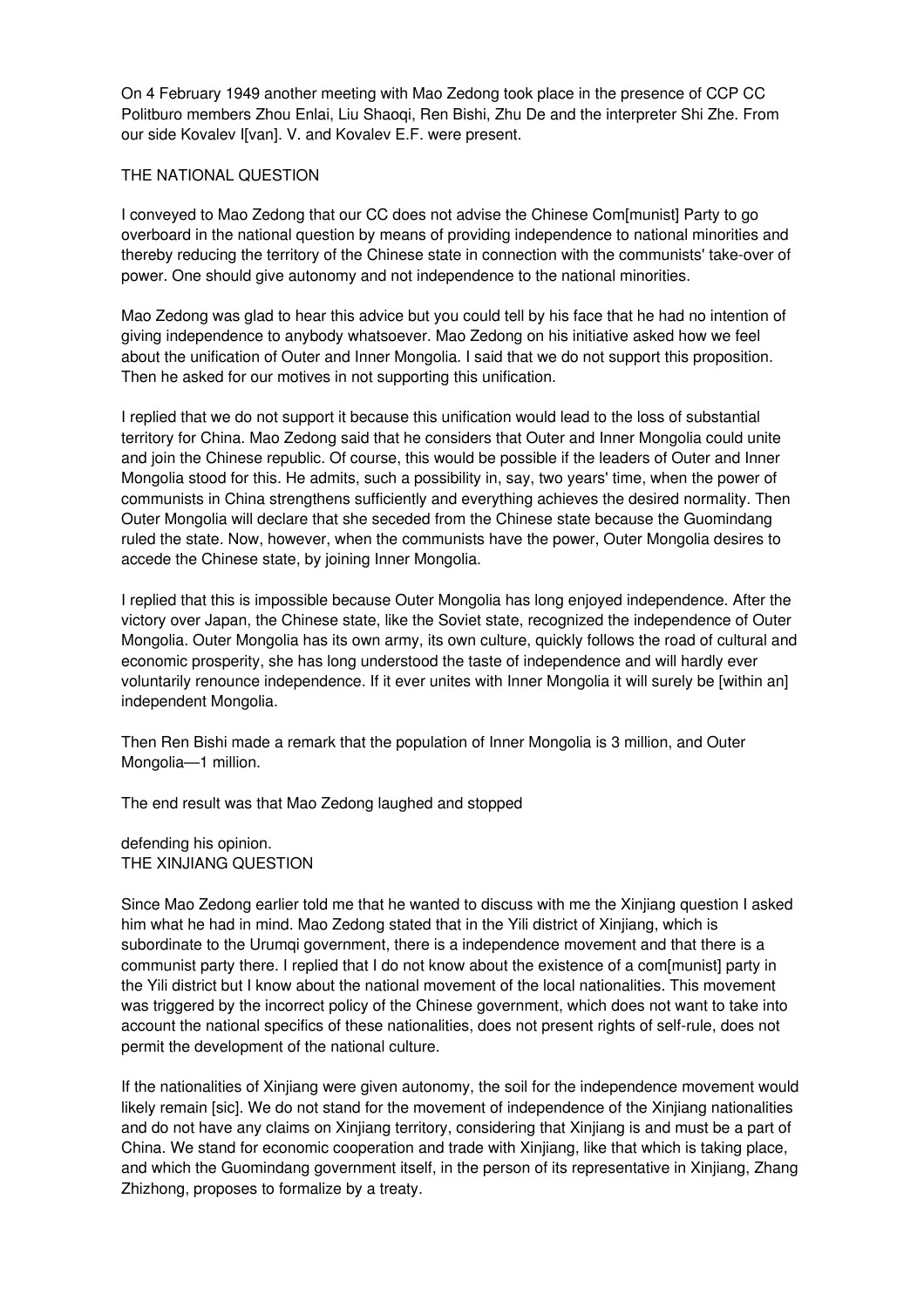Then Mao Zedong said that when in 1945 he met with Bai Chongxi in Chongqing the latter told him that the local insurgents in the Yili district have Soviet-made artillery, tanks and airplanes.

I replied to Mao Zedong that I do not know about this and cannot say anything, I only know that we did not give help to this movement, though it is a national movement against oppression.

Then Mao Zedong said that they have in mind giving Xinjiang autonomy in general, in the same manner as for Inner Mongolia, which is already an autonomous region.

Mao Zedong took a special interest in whether there is a lot of oil in Xinjiang or a little.

I said that in the times of [Xinjiang warlord] Sheng Shicai we pumped and processed oil in substantial quantity, which was used for the internal needs of Xinjiang for there is no transport for taking it out.

ON THE CONSTRUCTION OF A RAILROAD IN XINJIANG

Mao Zedong raised the question, and he was strongly supported by Ren Bishi, as to whether one couldn't build a railroad connecting the Chinese railroads with the Soviet railroads through Xinjiang. This would have great significance for joint defense in case of a new war.

In such a war China, of course, will be together with the Sov[iet] Union. In case if Manchuria were under a strike, such a railroad would be an important channel of supplying the fighting Chinese armies. This road would feed the provinces of Gansu, Shaanxi, Hebei and Sichuan, rich provinces with a mountainous landscape, which are greatly convenient for the organization of firm defense.

I said that, in my opinion, this idea is interesting, it has a future, but it will be very expensive to build and before it is decided to build, one should carefully make calculations.

Then Ren Bishi raised the question of why not build a road connecting Ulaanbaatar with Kalgan. The distance is not great here, but it would have a great significance for connecting to northern China.

I said that this question deserves attention, but we have not thought about it.

ON CONTACTS BETWEEN THE CCP AND THE VKP(b)

Further, Mao Zedong turned to the question about the contacts between the CCP and the VKP(b).

He stressed that the CCP needs all-sided help from the VKP(b). We need two advisers, one on economic, the other on the financial questions.

Replying to this, I said that Comrade I[van] Kovalev is empowered by the Council of Ministers of the USSR regarding economic questions, and the sphere of his activity includes Manchuria and northern China. He, I added, is at the complete disposal of Cde. Mao Zedong. Although he is nominally listed under the Changchun Railroad, but his activity in fact embraces all of China.

Mao Zedong expressed thanks for placing Cde. I[van] Kovalev at his disposal and, continuing the conversation, said that when the CCP CC moves to Beiping, relations between us will develop in two directions—[on the] diplomatic and party [levels]. He spoke out in favor of having an adviser on party questions with the USSR Embassy.

Politburo member Zhou Enlai, who took part in the conversation, speaking of the party adviser for the CCP, expressed a wish for him to stand as close as possible to the Chinese Com[munist] Party so as to allow one to exchange opinions with him more often, though on the main questions the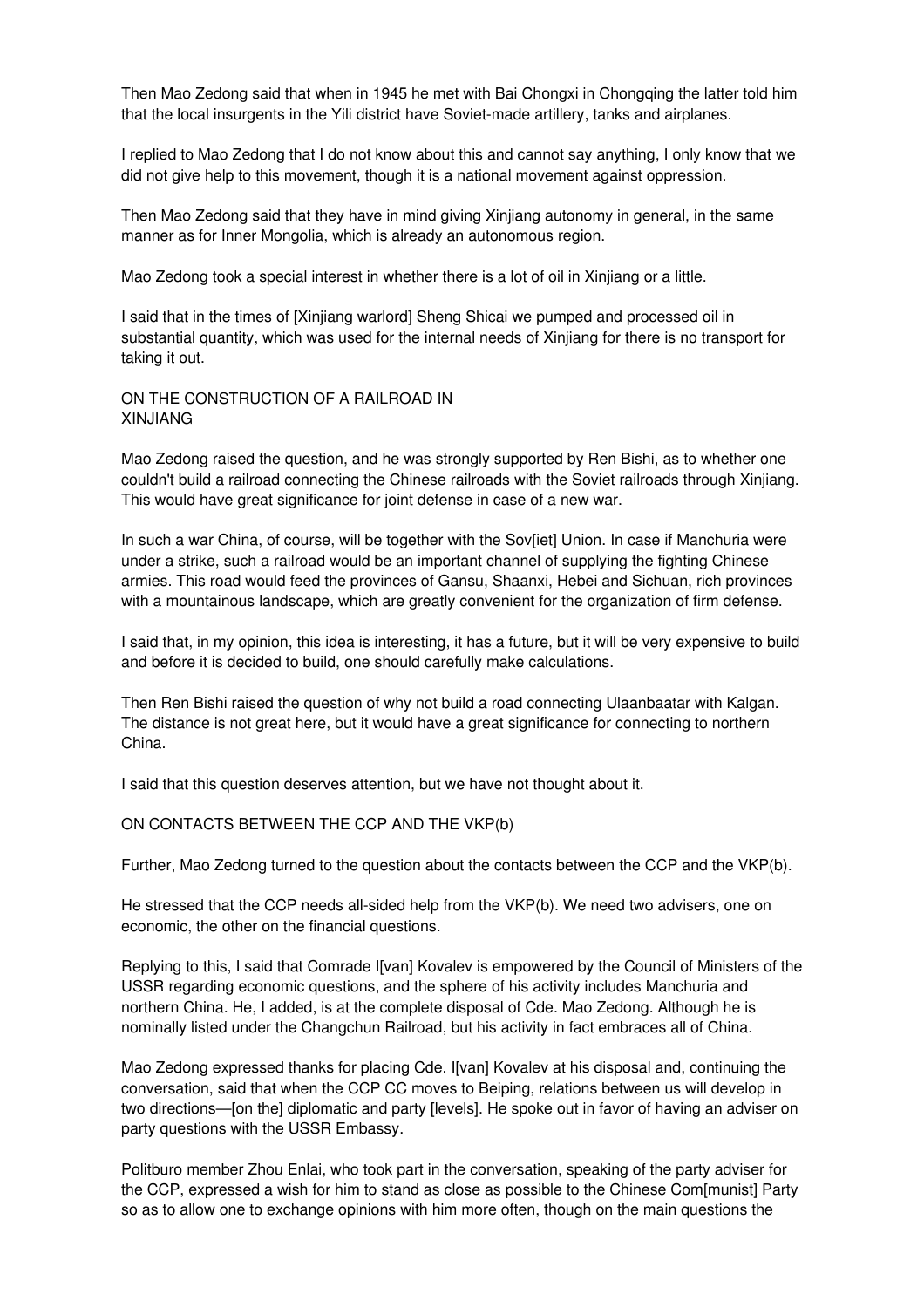CCP would like to contact VKP(b) CC directly. As Zhou Enlai said, "the main questions will be solved in Moscow."

ON THE CANDIDATE FOR THE AMBASSADOR IN THE USSR

Touching upon the question, raised by Zhou Enlai, Mao Zedong stated that periodically, for short period of time, the CCP will be sending its people to Moscow to receive relevant consultations, and the permanent job there, in the capacity of the future ambassador, will go to the CCP CC candidate member Wang Jiaxiang.

Characterizing Wang Jiaxiang, Mao Zedong said that in the past he committed mistakes together with the Wang Ming group. In 1937 he was treated in Moscow and carried out the duties of the CCP representative in the Comintern. In July 1947 he returned to us with Comintern directives, which were in accordance with our political line. These directives helped us to overcome our own mistakes.

#### ON THE AID FROM THE USSR

Further, Mao Zedong stressed that the Sov[iet] Union provided and [continues to] provide great aid to the CCP and the latter is very grateful to the VKP(b) for this. The Chinese Revolution, Mao Zedong continued, is a part of the world revolution. In this connection, particular interests should be subordinate to the general [interest]. We always take this into account, when we turn to the Sov[iet] Union for aid. And if, suppose, the Sov[iet] Union did not give something, we will not harbor complaints in its regard. When, before his departure to Moscow, Luo Yunhuan asked me how to raise the question of aid to us on the part of the Sov[iet] Union, I told him that one should not depict the situation in such a way that we are dying, that that we have no capabilities of our own, but stressed that it would be desirable for us to receive from you relevant aid with regard to Manchuria. Since 1947 Lin Biao has also often requested Moscow to provide aid in this or that question. I, Mao Zedong said, gave instructions to Gao Gang, that everything we take from the USSR must be paid back and that, moreover, the shortage of these or those materials at the expense of the Guomindang areas [must] be solved. The Chinese comrades must rationally use the aid of the Sov[iet] Union. If there we no aid on the part of the Sov[iet] Union, Mao Zedong stressed, we would hardly be able to achieve the current victories. This does not mean, however, that we must not rely on our own forces. But one cannot help but take into account the fact, Mao Zedong said, that the military aid of the Sov[iet] Union in Manchuria, which makes up one fourth of all your aid to us, plays a fairly substantial role.

## ON THE NEGOTIATIONS WITH THE GUOMINDANG GOVERNMENT

Then Mao Zedong turned to the questions of negotiations with the Guomindang government. He declared that the CCP is conducting negotiations not with the Guomindang, but with the Guomindang government. This is a new development in the political life of modern China. One should, Mao Zedong stressed, agree with the government, and not with the Guomindang, since negotiations with the latter would raise its authority in the eyes of the public opinion. In the future the Guomindang will be dissolved, and if at the present time we recognize it as a party to negotiations, it will inevitably claim to have a place in the future coalition government. Now we are strengthening the propaganda so as to expose the Guomindang, and then we will dissolve it, as in his time Lenin called the constituent assembly and then dissolved it.

We, Mao Zedong stated, raised before the Guomindang eight conditions, which were accepted by the latter as the basis. If the Guomindang-ists agree with the first point of our conditions, then we will instruct them to arrest the war criminals. Our conditions entail reorganization of the Guomindang army, formation of a government without reactionaries, cancellation of the Guomindang laws and, in particular, the law on the party status of Guomindang. Of course, during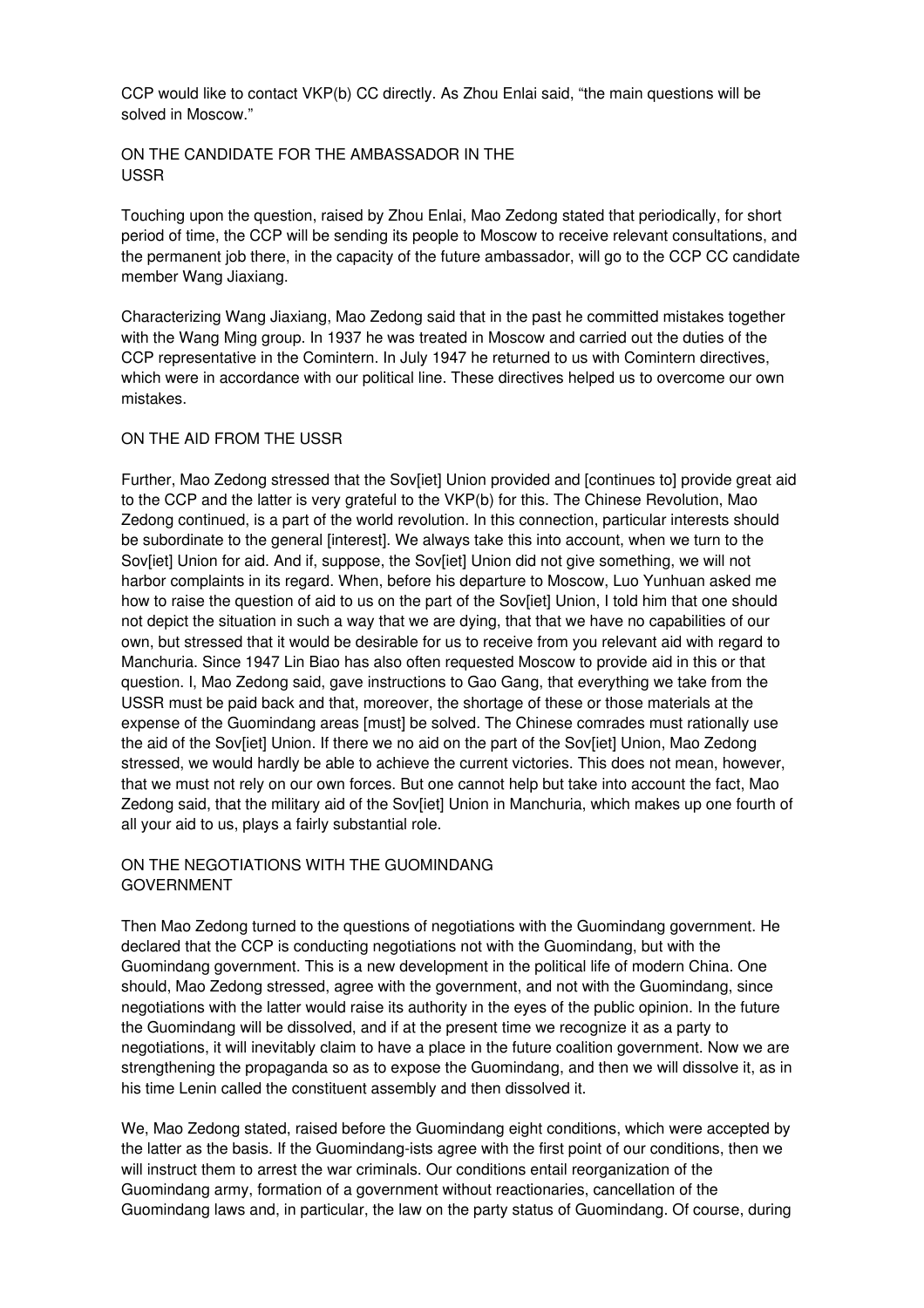the talks with us the Guomindang-ists will insist on joining the government, but the democratic parties are against this just as the entire Chinese people are. Now nobody will defend the Guomindang any longer. It also does not have the abilities for independent organization of the coalition government. In fact the Guomindang is isolated. Even America, France and England openly come out against it. Such a situation is objectively beneficial to us. As far as separate Guomindang leaders are concerned, then, for example, we can use in our interests Bai Chongxi, but his forces should be completely destroyed.

Many people, Mao Zedong said, think that our publication of the war criminal list isolates us from other political parties but we believe that this list delivers strong blows to the Guomindang. They will not unite in the face of this list, they are afraid for their skins. Bai Chongxi, for example, declared that he is for talks with us. Li Zongren also follows this position, intending to send his representatives to us. As is known, Fu Zuoyi surrendered his forces to us. We consider him to be a war criminal. If he helps us to reorganize these forces, we will have a basis for exonerating him in the eyes of the people.

Regarding Zhang Zhizhong, Mao Zedong said that we do not have a reason to include him on the list of war criminals despite the fact that he is a trusted person of Jiang Jieshi.

Talking of the tactics of negotiations with the Guomindang government Mao Zedong spoke out in favor of ruining the general negotiations with the central government, but supporting the local negotiations. Guomindang must be destroyed a part at a time. We know that the former ambassador in the Sov[iet] Union, Yan Huiqing, intends to come to Beiping [Beijing] for negotiations over peaceful resolution of the Shanghai question. All of this suggests, Mao Zedong said, that the Guomindang is suffering one defeat after another. Moreover, many local Guomindang authorities already are voluntarily beginning to establish contact with us. For example, when Fu Zuoyi conducted negotiations with us, a delegation composed of 10 people arrived from Beiping,

among who was the city mayor, CC-ist<sup>1</sup>, Huo Sheyuan and a member of the Legislative Yuan. We received them well and they were very satisfied with our reception.

Returning to the position of Zhang Zhizhong, Mao Zedong pointed out that the issue concerning him, and the issue concerning those like him, presents itself like this: should we draw them [to us]? If they accept our conditions then they will therefore betray the Guomindang and they can be drawn to us. For example, if Zhang Zhizhong passes his forces to us, one can think of drawing him into our power [arrangements]. In case of the taking of our side by Shao Lizi, we think, he could be drawn to the work of the future coalition government. But, Mao Zedong stressed, all these persons are unpopular with the people, and the people do not like them.

### PREPARATORY COMMISSION FOR CONVENING THE PCM [POLITICAL CONSULTATIVE MEETING]

Further, Mao Zedong turned to the question of creation of a preparatory commission for convening the PCM. A list of 23 organizations, included in the commission, has not been published yet, but has been agreed upon with the interested parties. The following organizations are included on the list:

## 1. CCP

- 2. PLA
- 3. The Revolutionary Committee of the Guomindang
- 4. The Union to Advance Democracy in China
- 5. The Democratic League of China
- 6. The Association for Saving the Motherland
- 7. The Third Party (Democratic Party of Workers and Peasants)
- 8. The Union to Advance Democracy in Shanghai
- 9. The Society for the Democratic Transformation of China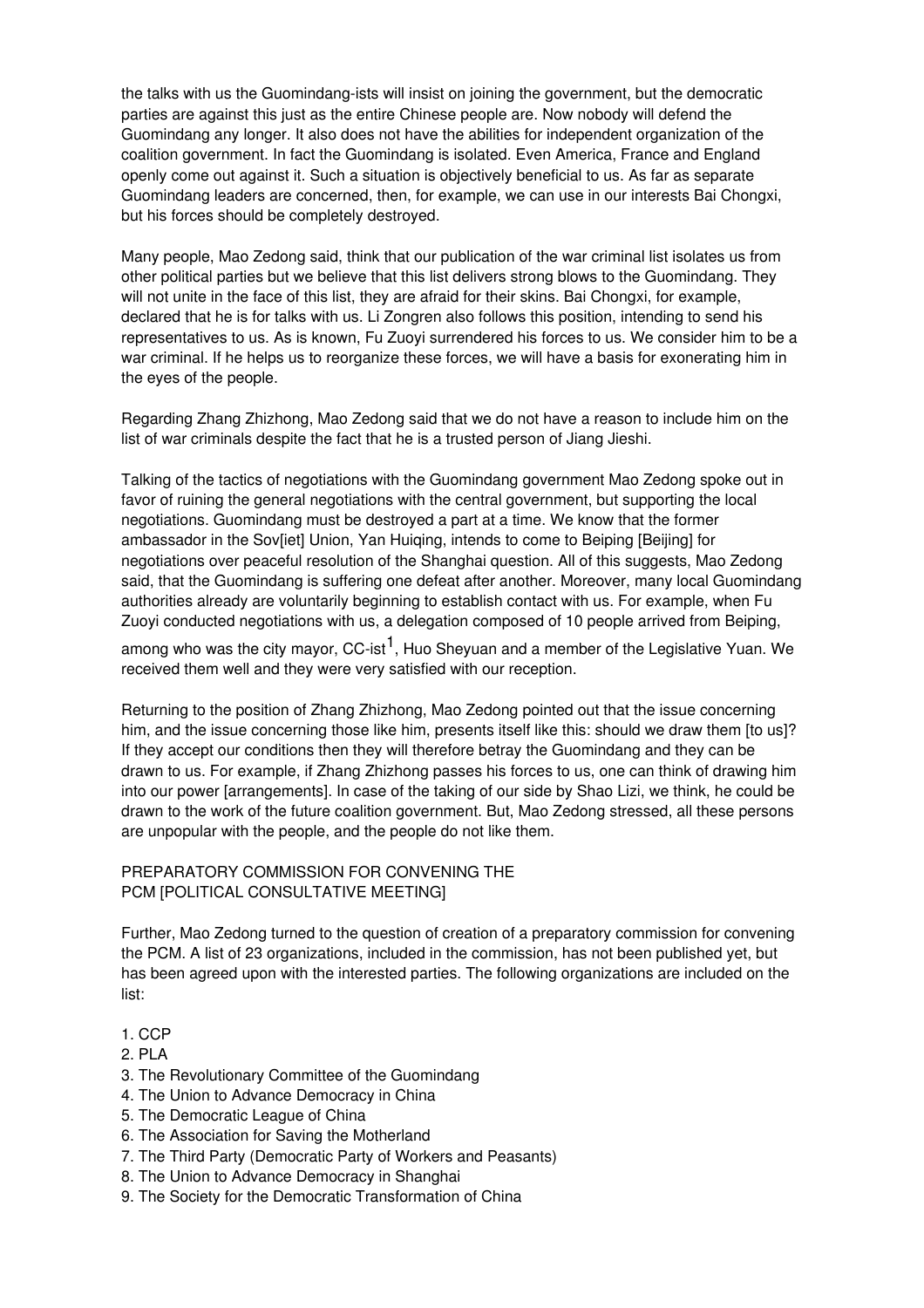- 10. The Congress of Professional Unions of China
- 11. The Peasants' Union of China
- 12. The Youth Organization of China
- 13. The Student Union of China
- 14. The All-China Women's Union
- 15. The Association of Cultural Workers of China
- 16. The Association of the Industrial Enterprises of Shanghai
- 17. The Union of Workers in Education
- 18. Representatives of non-party figures (Guo Moruo)
- 19. Representatives of the national minorities
- 20. Representatives of the Chinese emigrants, living in South-East Asia (Chen Jiageng, etc.)
- 21. Representatives of the Chinese emigrants living in the USA
- 22. The Association for the Study of Sun Yatsen.

The membership of the preparatory commission will be composed of 3-4 people, delegated from each of the aforementioned groups, but irrespective of the number of delegates each organization will have only one vote. The communists will have 9 people on the commission, and 5 sympathizers. The rest of the seats are assigned to 4 centrists and 5 democrats. In the PCM 2/3 of the places will belong to the CCP. The commission will convene in the beginning of the month of March, prepare the composition of the political consultative meeting and the agenda of its sessions. The PCM will discuss two questions:

- 1. Approval of the general political program.
- 2. Formation of the coalition government.

Further, Mao Zedong said that before convening of the preparatory commission they conducted large explanatory work among the democrats. We openly explain our policy (foreign, land, internal and other). They like our frankness. This guarantees their support for us.

## THE CHARACTER OF THE FUTURE RULE

Speaking of the character of the future rule, Mao Zedong said that this will be a people's democracy on the basis of a union between workers and peasants under the leadership of the proletariat.

The proletariat, Mao Zedong said, conducts its leadership through the communist party. We say that the people's democracy is based on the union between workers and peasants because 90% of the population of China is comprised of workers and peasants. This dictatorship is directed against imperialism and the bureaucratic capital, against the enemies of the Chinese people, and we explain this to our democrats, who are still afraid of the word dictatorship.

#### ON THE TREATIES WITH FOREIGN POWERS

Mao Zedong informed that in the conversations with the democratic leaders they explain what they mean by the renunciation of the treacherous treaties of Jiang Jieshi. They do not demand the cancellation of all of Jiang Jieshi's treaties, because among them there are such, which have patriotic character. The following, for example, belong to them:

- 1. Treaty on the cancellation of the extraterritorial rights of foreigners in China.
- 2. Cancellation of rights of the so called 8-power treaty.
- 3. The Sino-Soviet treaty on the Changchun Railroad and Port Arthur.

ON THE SINO-SOVIET TREATY